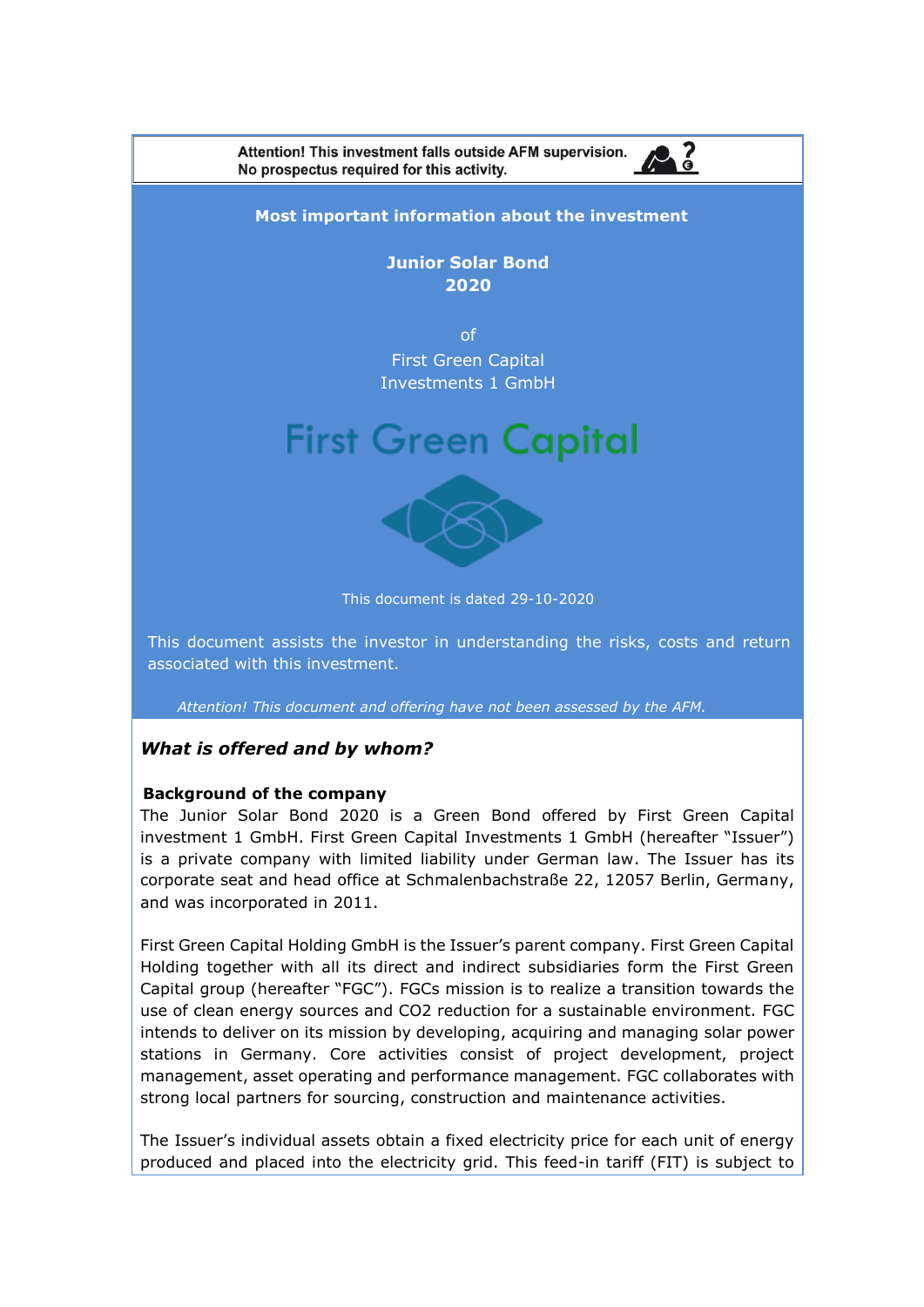Renewable Energy Sources Act (German: Erneuerbare-Energien-Gesetz (EEG)) and is a government programme designed to stimulate renewable energy projects.

Issuer's produced energy is sold against a fixed electricity price for the total maturity of this Bond. The Issuer is therefore capable of servicing the current interest and amortization of this Junior Solar Bond 2020 from steady and fairly predictable cash flows. In addition, because of the FIT, the Issuer is not subject to market risk caused by possible electricity price fluctuations. The amount of irradiation and thus total production does vary. To put this into perspective: current market price is around 5-6 ct/kWh, while the minimum amount the Issuer obtains for its produced electricity is 18.7 ct/kWh.

The Issuer applied for a second party opinion from rfu (Reinhard Friesenbichler Unternehmensberatung / Business Consulting - [www.rfu.at\)](http://www.rfu.at/). rfu is a provider of sustainability research, audits for sustainable financial products and other services related to sustainable investment. The rfu was entrusted with conducting an external sustainability survey (a so-called Second Party Opinion) by the Issuer of this Green Bond. The Green Bond is accredited with the above average sustainability rating B+.



A+ … C- are the ratings of the rfu sustainability model. This applies up to 100 single criteria for measuring a company's or project´s ecological and social quality. Small characters express indicative ratings based on a reduced data rate. Other possible characters are EX (excluded) and NR (no Rating).

The website of the Issuer is [www.fgcinvestments.de.](http://www.fgcinvestments.de/)

# *What are the most important risks for an investor?*

In general, the higher the expected return of an investment the higher the associated risk. The offered or expected return on the Junior Solar Bond 2020 (hereafter "the Bond(s)") is dependent on the fulfilment of the debt servicing obligations by the Issuer. There is a possibility that cash flows from operations are lower than expected, affecting the debt service ability of the Issuer, causing a lower return on your investment or even may cause the loss of (part of) your investment. The most likely situations that could occur and could have an adverse effect on the Issuer's operating result, financial condition and prospects and therefore have a negative impact on the Issuer's ability to pay interest and redemption on the Bonds as it becomes due, are the following:

 The performance of the individual solar power stations, which varies depending on day-to-day solar conditions and technical performance of the solar installations, is lower than expected;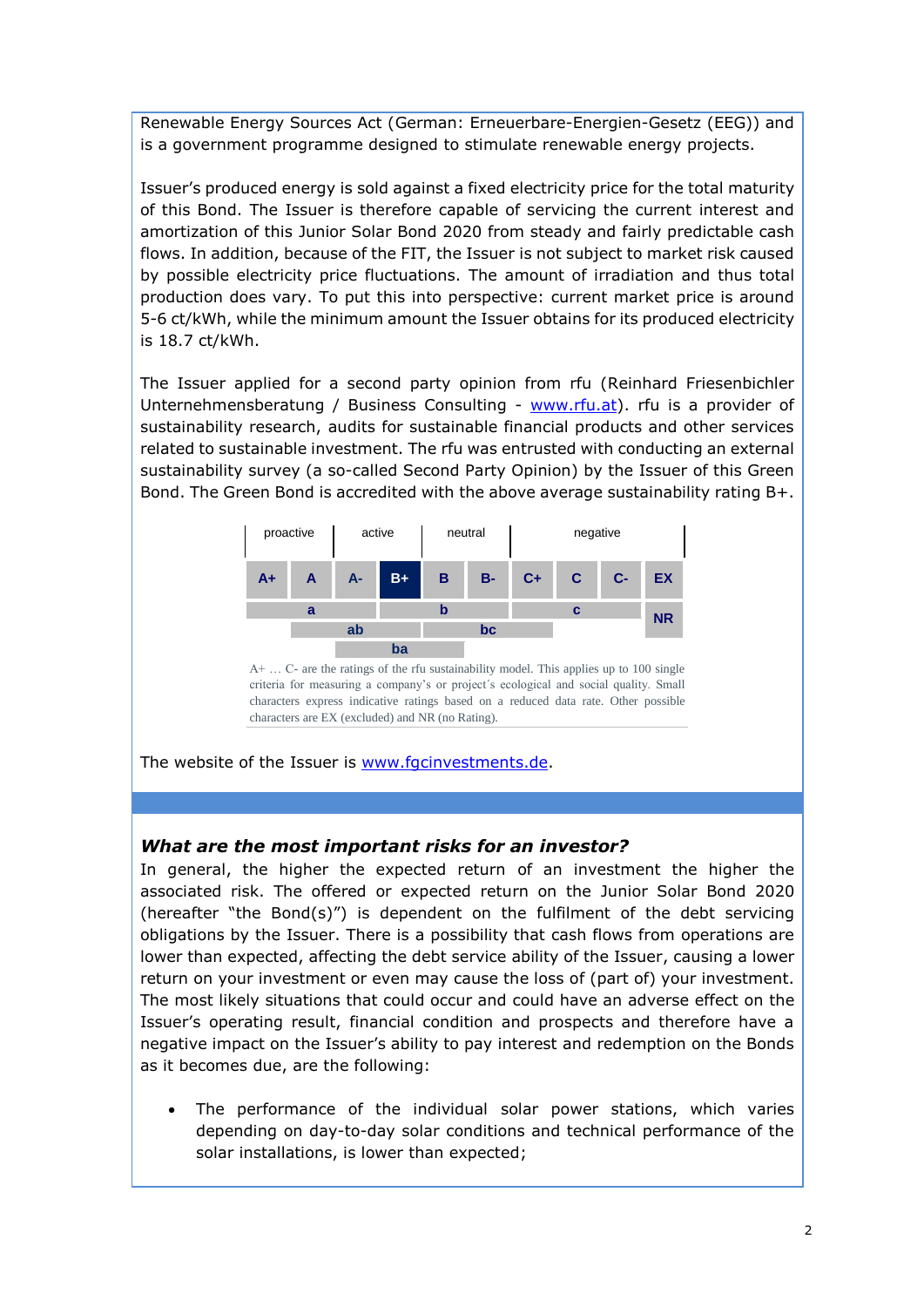- Solar power stations are susceptible to certain failures in day-to-day operations, performance and reliability. Such failures include hardware failures, brownouts, blackouts, accidents and injuries, and may influence the performance of the solar power stations;
- The activities of FGC and the Issuer are concentrated in and aimed at the German market and subject to a significant degree of regulation. There is a risk that if contracts or other arrangements subject to policies and regulations from governmental authorities are amended, become legally deficient or unenforceable, the returns may be affected. Adverse events in the (German) economy and the functioning thereof may affect strategy, operations, future investment and acquisition potential;
- The Issuer has relative high levels of debt against the assets due to relative high advance rates on bank loans and because the depreciation scheme on solar power stations is larger than the amortization on the bank loans. Relative high leverage is customary for solar projects in Germany. Such leverage presents opportunities for increasing total returns, but it can also have the opposite effect of increasing losses or risk of default on debt servicing obligations.

The Bonds are tradeable on the Multilateral Trading Facility (MTF) of Nxchange. Nevertheless, at certain moments, there may not be a buyer for the Bonds in case the investor would like to sell. As a result, there is a risk that an investor may not have its money back at its desired moment and that it needs to continue to hold the investment for a longer than desired period or sell its Bonds at a lower price.

There are other important risk factors to consider as well as well. More information on those risks can be found in this document under the heading "Additional information about risks".

# *What is the target audience for this investment?*

The Bonds will be offered to qualified and non-qualified investors with focus on sustainable financial assets, and looking for a fixed income return from steady cash flow generating assets.

The Bonds are suitable for investors who are familiar with the key risks concerning junior unsecured bonds. The Bonds are not suitable for investors who have not prepared properly and who have not taken account of the information offered and have not properly familiarized themselves with the Bonds and the associated risks. Each prospective investor should consult its own advisers as to legal, tax and financial related aspects of an investment in the Bonds.

# *What is the investment type?*

You will invest in Bonds.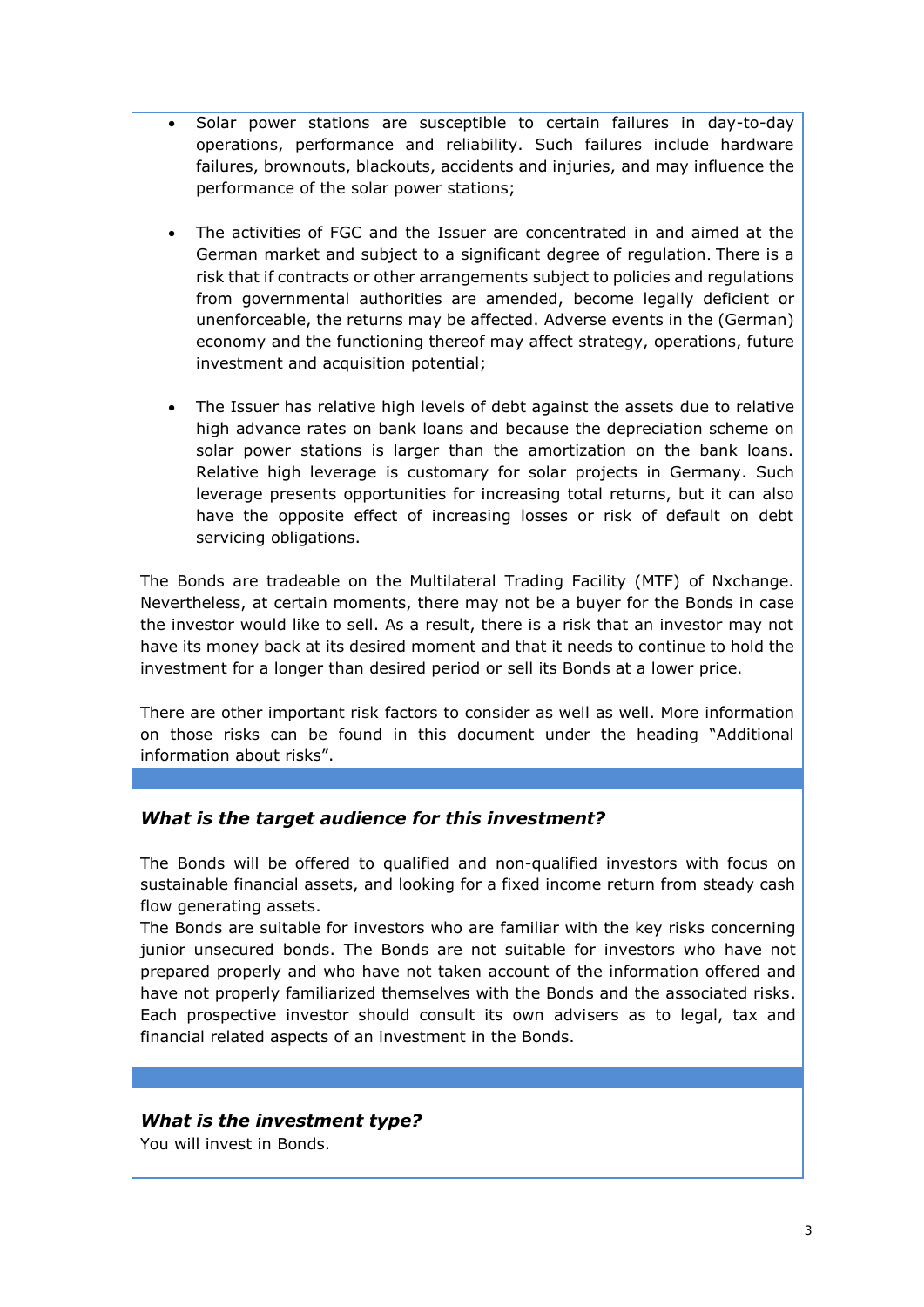The nominal value of the Bonds is EUR 100.

The intrinsic value of the Bonds is EUR 100.

The issue price of the Bonds is EUR 100.

The price of the Bonds in the secondary market may differ due to market circumstances or creditworthiness of the Issuer.

The Bonds amortize over a 10 year period until the final maturity date.

Minimum participation is EUR 100, equal to the participation in 1 Bonds. Total available Bonds are 20.000.

The offering period ends on 30-11-2020. The settle date of the Bonds is 4-12- 2020. The minimum amount for issuance and listing of the Bonds is EUR 600.000. At the discretion of the Issuer, the Bonds may be listed prior to the target issue date on the date five (5) business days after at least the minimum amount of EUR 600.000 has been placed (the Issue Date).

The final maturity date of the Bonds is on 30-11-2030, being the date falling 10 years after the target issue date, or the date falling 10 years after the Issue Date.

The net annual interest yield on the Bonds paid by the Issuer is 5.50%, paid out monthly in arrears. The Bonds do not have a profit related or bonus interest and will amortize linear in 10 years.

The return for your investment is not guaranteed. There are no parent guarantees in connection with interest payments or repayment of the Bonds. The Bonds are not secured with any security rights against the underlying assets of the Issuer.

# *What are the costs for an investor?*

Participation in the Nxchange platform is  $\epsilon$  0.00 annually.

Only when selling your Bonds in the secondary markets, you pay 0.50% in transaction costs to Nxchange on your investment value.

More information and explanation of Nxchange's fees can be found at [www.nxchange.com/fees.](http://www.nxchange.com/fees)

# *Where will your investment be used for?*

The Issuer shall employ the proceeds of this Junior Solar Bond 2020, less costs and expenses incurred in connection with this issue, for refinancing of the Issuers' own capital and for refinancing of current investor loans. Of each euro invested in a Bond, ca.  $\epsilon$  0,10 will be applied to cover costs and expenses related to the offer and issue of the Bonds and ca.  $\epsilon$  0,90 for refinancing a part of its own capital employed to be used in further development of subsequent solar power stations and refinance certain investor loans at the level of the asset companies (SKW).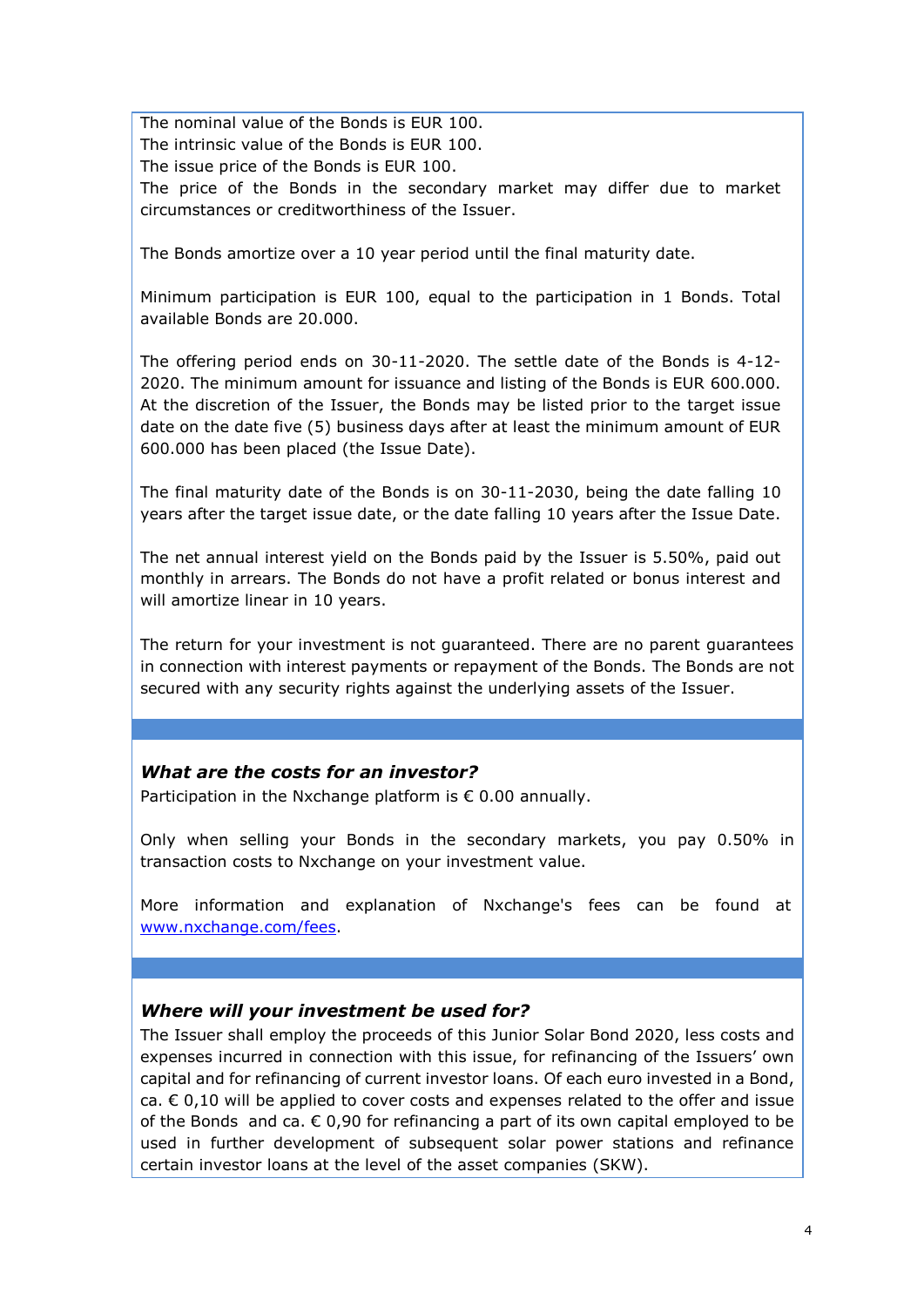The investor's investment belongs to the debt capital of the Issuer, First Green Capital Investments 1 GmbH.

More information about the use of the investment can be found under the heading "Further information about the use of proceeds".

**Additional information about the investment**

This part of the document provides further information about the offer and the offeror. This gives you more insight into the specific risks, the costs and the return on offer.

*Attention! This document and offering have not been assessed by the AFM.* 

#### *Additional information about the Issuer*

The Issuer (First Green Capital Investment 1 GmbH) is the offeror of the Bonds.

The Issuer was incorporated on 04-05-2011 and has its statutory seat in Berlin under the Chamber of Commerce number HRB 134089 B. The Issuer's address is Schmalenbachstraße 22, 12057 Berlin, Germany.

The Issuer's website is [www.fgcinvestments.de.](http://www.fgcinvestments.de/)

Contact person: Meindert Jansberg, Director of First Green Capital Investments 1 GmbH, [m.jansberg@fgcinvestments.com,](mailto:m.jansberg@fgcinvestments.com) telephone: +31 6 22 45 14 02.

#### *Legal structure*

The Issuer is directly and fully owned by First Green Capital Holding GmbH (Gesellschaft mit beschränkter Haftung), a private limited liability company under German Law which in turn is directly and fully owned by Green Solar B.V. (Besloten Vennootschap), a private limited liability company incorporated under Dutch Law. Green Solar is fully owned by Catena Ventures B.V., a private limited liability company incorporated under Dutch Law, which is fully owned by Catena Group B.V. (Besloten Vennootschap), a private limited liability company incorporated under Dutch Law. Catena Investments B.V. acts as an adviser to the Issuer.

FGC Management UG (Unternehmersgesellschaft), a private limited liability company under German Law, is the management company in the First Green Capital group. It executes the group's strategy. FGC Management is responsible for the development, acquisition and management of the asset portfolios held by FGC. FGC Management receives an annual fee of ca. EUR 50,000 to manage FGC investments 1's portfolio.

The combined legal structure and transaction diagram is shown below.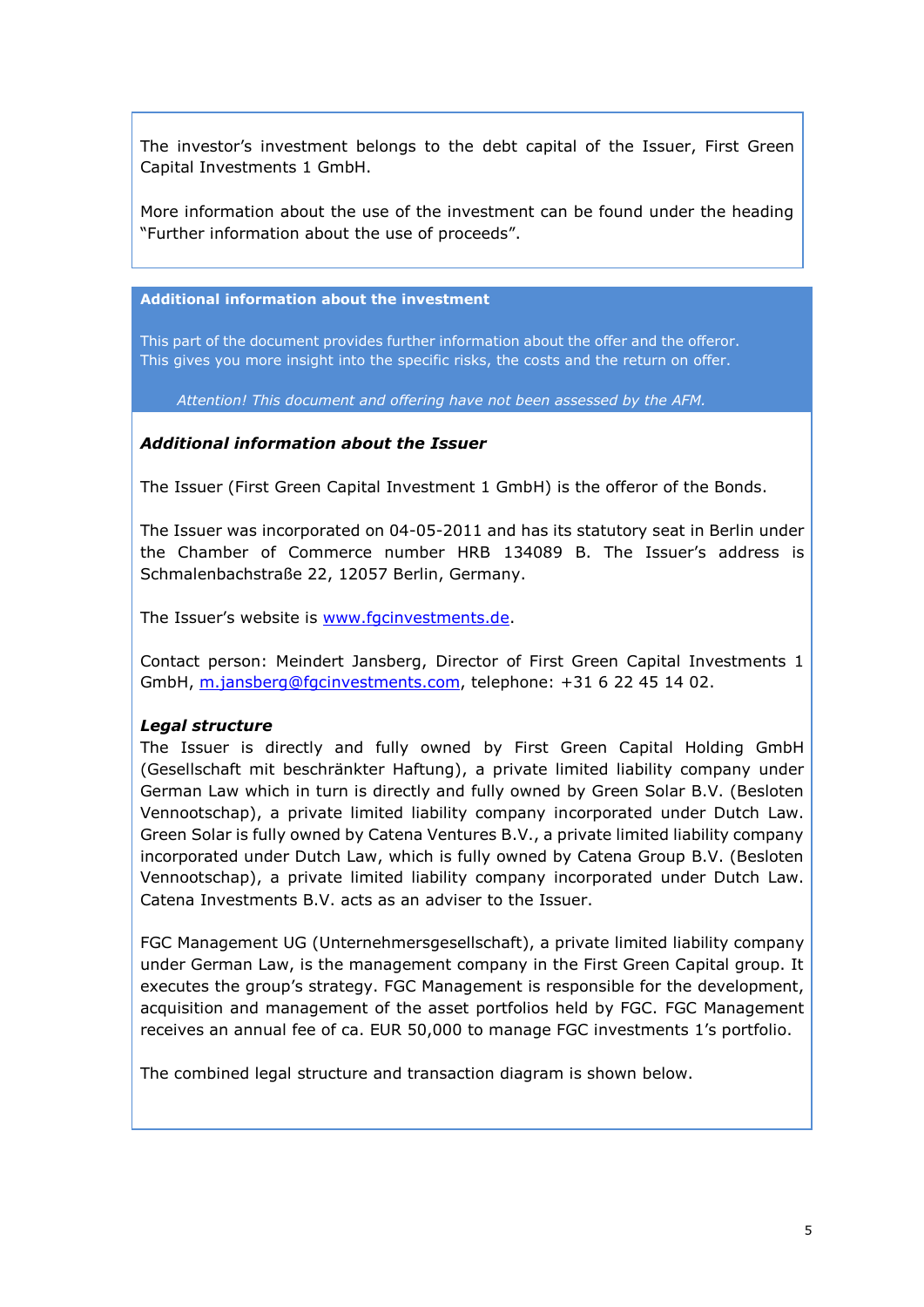

#### *Issuer's business activities*

FGC deploys business activities with the sole purpose of developing, acquiring, investing and operating, or to procure the development, acquisition, investment and operating, of solar power stations in Germany. These solar power stations rely on photo-voltaic (PV) modules for power generation. As at the date of this Information Memorandum, all installed solar power stations ("Solarkraftwerk", or "SKW") owned by the Issuer are located in Germany, with cumulative nominal power of over 6.2 MWp. The Issuer's portfolio is fixed and is held for the primary purpose of generating electricity for the grid. The table below shows details of the Issuer's portfolio (hereafter "the Portfolio").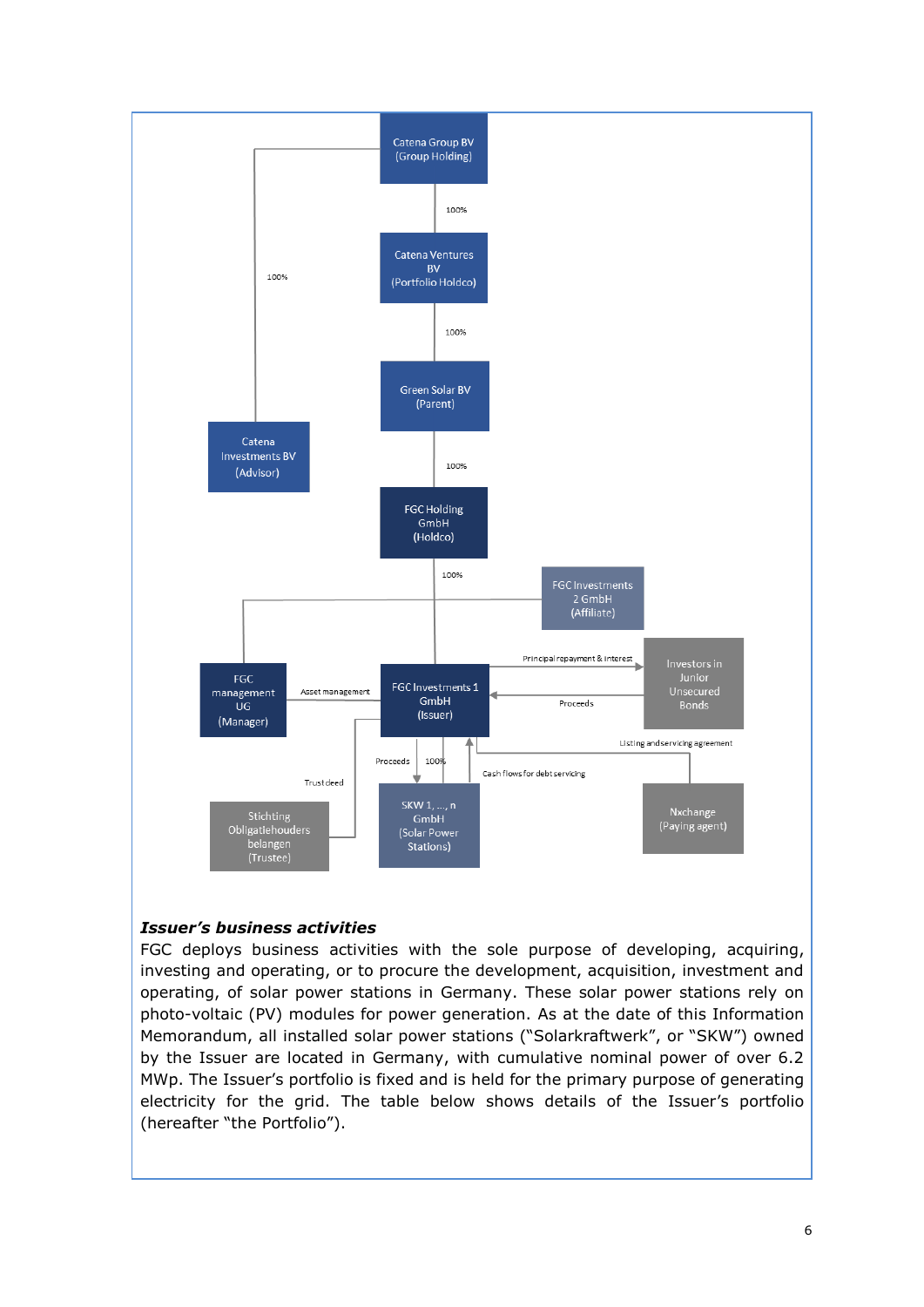| <b>Project Name</b>          | Location       | <b>Situation</b> | Capacity<br>(MWp) |                       | <b>Feed-in Tariff Feed-in Tariff</b><br>until |
|------------------------------|----------------|------------------|-------------------|-----------------------|-----------------------------------------------|
| Solarkraftwerk 1<br>(SKW1)   | Berlin         | Rooftop          | 1.066             | 21.56 €-<br>cts/kWh   | 19-7-2031                                     |
| Solarkraftwerk 2<br>(SKW2)   | Friedrichshain | Ground<br>mount  | 3.683             | 18.76 €-<br>cts/kWh   | 30-6-2032                                     |
| Solarkraftwerk 5<br>(SKW5)   | Wusterhausen   | Rooftop          | 0.300             | $22.53$ €-<br>cts/kWh | 30-6-2032                                     |
| Solarkraftwerk 6<br>(SKW6)   | Wittstock      | Rooftop          | 0.300             | $22.53$ €-<br>cts/kWh | 30-6-2032                                     |
| Solarkraftwerk 12<br>(SKW12) | Poing          | Rooftop          | 0.866             | 26.08€-<br>cts/kWh    | 31-12-2031                                    |

The Issuer also holds a small financial fixed asset in a 50/50 joint venture with Kintlein & Ose GmbH & co. KG which is not consolidated in the Issuer.

#### *Clients and income*

The Issuers' assets sell the produced electricity to the German energy wholesale market. The buyers are national or municipal energy companies paying the feed-in tariffs, which are determined and certified by the German government. The electricity produced is subject to the Renewable Energy Sources Act (German: Erneuerbare-Energien-Gesetz (EEG)), which is a government programme designed to stimulate renewable energy projects. This means that the Issuer's assets each obtain a fixed electricity price for each unit of energy produced and placed into the electricity grid. The Issuer is therefore, under normal circumstances, unaffected by electricity market price fluctuations for this current portfolio, being refinanced with the Bonds.

### *Local partners and suppliers*

FGC has established a strong foothold in the German solar PV industry. FGC, and therefore the Issuer has a partnership with Kintlein & Ose GmbH & co. KG [\(www.kintlein-ose.berlin\)](http://www.kintlein-ose.berlin/) for all maintenance and monitoring activities to its solar power stations in the Berlin-Potsdam region, as well as the solar power station in Poing. Beside their maintenance partnership, FGC and Kintlein & Ose have started a joint venture 'Triguard' for joint investments in small-scale solar power stations. FGC has also entered a partnership with W.E.B. Windenergie AG (www.web.energy) for the development of and investments in new solar power stations.

FGC values the environmental and social responsibility of its supply chain. The most important suppliers are the producer of photovoltaic modules and inverters. FGC's main supplier has been Yingli Green Energy: the first PV company to obtain a Product Carbon Footprint Verification and partner of the WWF Climate Savers Initiative. For the development of new solar stations, FGC will evaluate the suppliers on their sustainable and social impact.

#### *Assets*

Total consolidated book value of the solar power stations is ca. EUR 6.2 million per end of year 2019. Total assets also include maintenance and debt service reserves. Consolidated debt service reserve and maintenance reserve accounts are around EUR 500k. These amounts are a reserve account to i) cover interest and repayments for senior bank loans in case of calamities and ii) cover future maintenance expenses.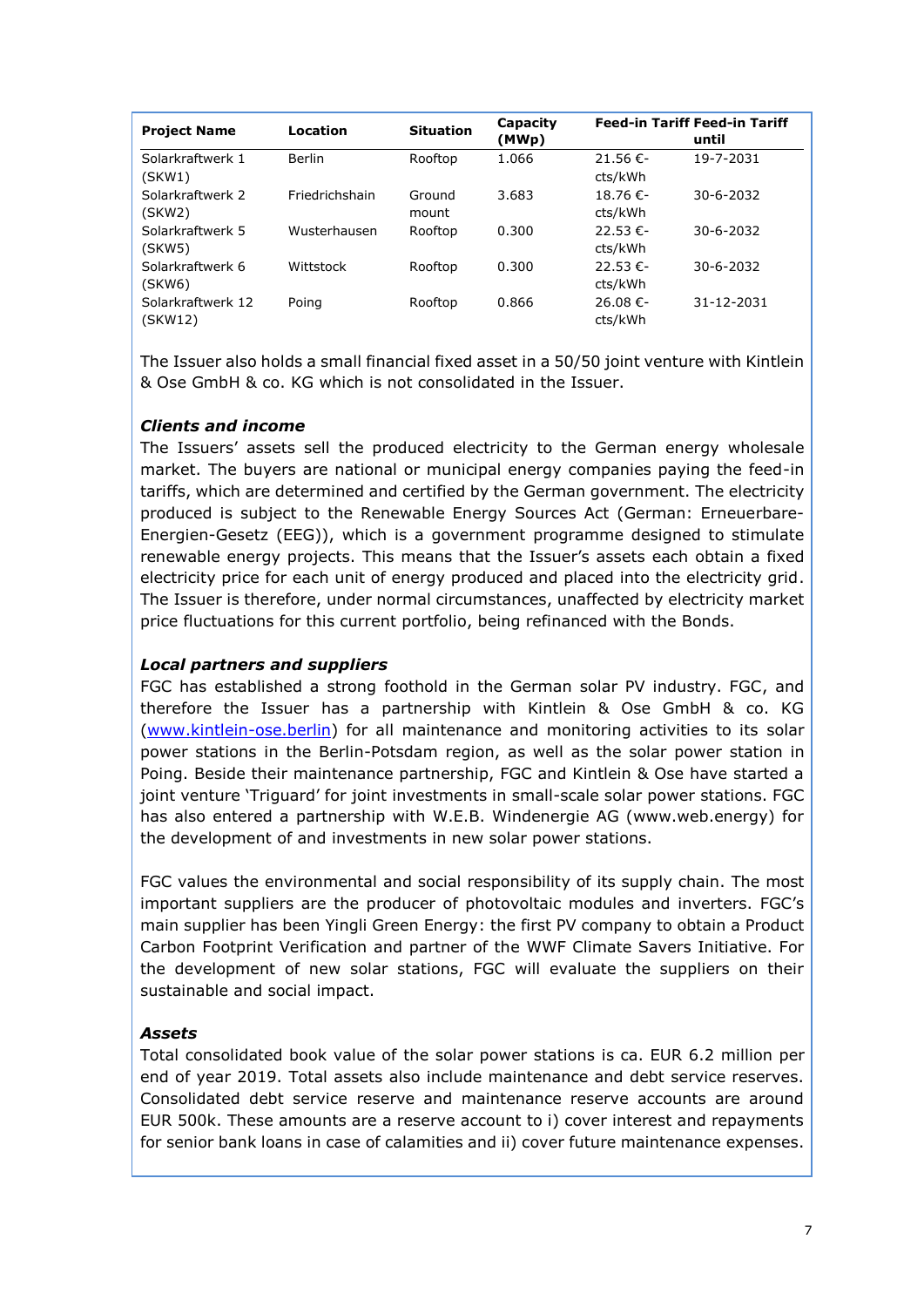#### *Liabilities*

Each SKW is funded with senior bank debt (with the exception of SKW12 which is currently being refinanced with bank debt). Total long term bank debt amounts to EUR 4.9 million. The remainder is funded with equity or equity equivalent debt instruments from the Issuer.

The Issuer is financed with a shareholder's loan amounting to EUR 3.2 million. The Bonds will rank prior to the shareholder's loan, but will be structurally subordinated to senior bank debt at the level of the individual asset companies (SKW), but are for the avoidance of doubt - at the level of the Issuer not contractually subordinated.

#### *Cash flow prognosis*

Operating results depend on day-to-day solar irradiation and technical performance of the assets. As the Issuer's assets obtain each a fixed electricity price for each unit of energy produced the result is a fairly constant cash flow for the remainder of the FIT contract term. Cash flows vary by the amount of energy actually produced (against a fixed price for that asset) - which in a location is fairly constant but depends on day-to-day weather conditions. Technical performance may influence cash flows. Malfunctions are attended to within 24 hours reducing downtime of affected equipment as much as possible, depending on the nature of the malfunction.

The current portfolio generates a fairly constant revenue of EUR 1.4 million per year and decreases slightly over the years due to technical degradation of PV panels. The EBITDA is around EUR 1 million per year and remains fairly constant to revenues. The total debt servicing to the bank amounts on average ca. EUR 650,000. This results in a cash flow after servicing bank loans of an average of EUR 350,000 per year, which is sufficient to service the outgoing payments towards the Bonds.



NB. In 2018 the asset in SKW 12 was purchased and SKW 2 was optimized resulting in an increase in revenues. In 2031 and particularly in 2032 the FiT terms on the assets in the Portfolio will end. The Bonds mature in 2030.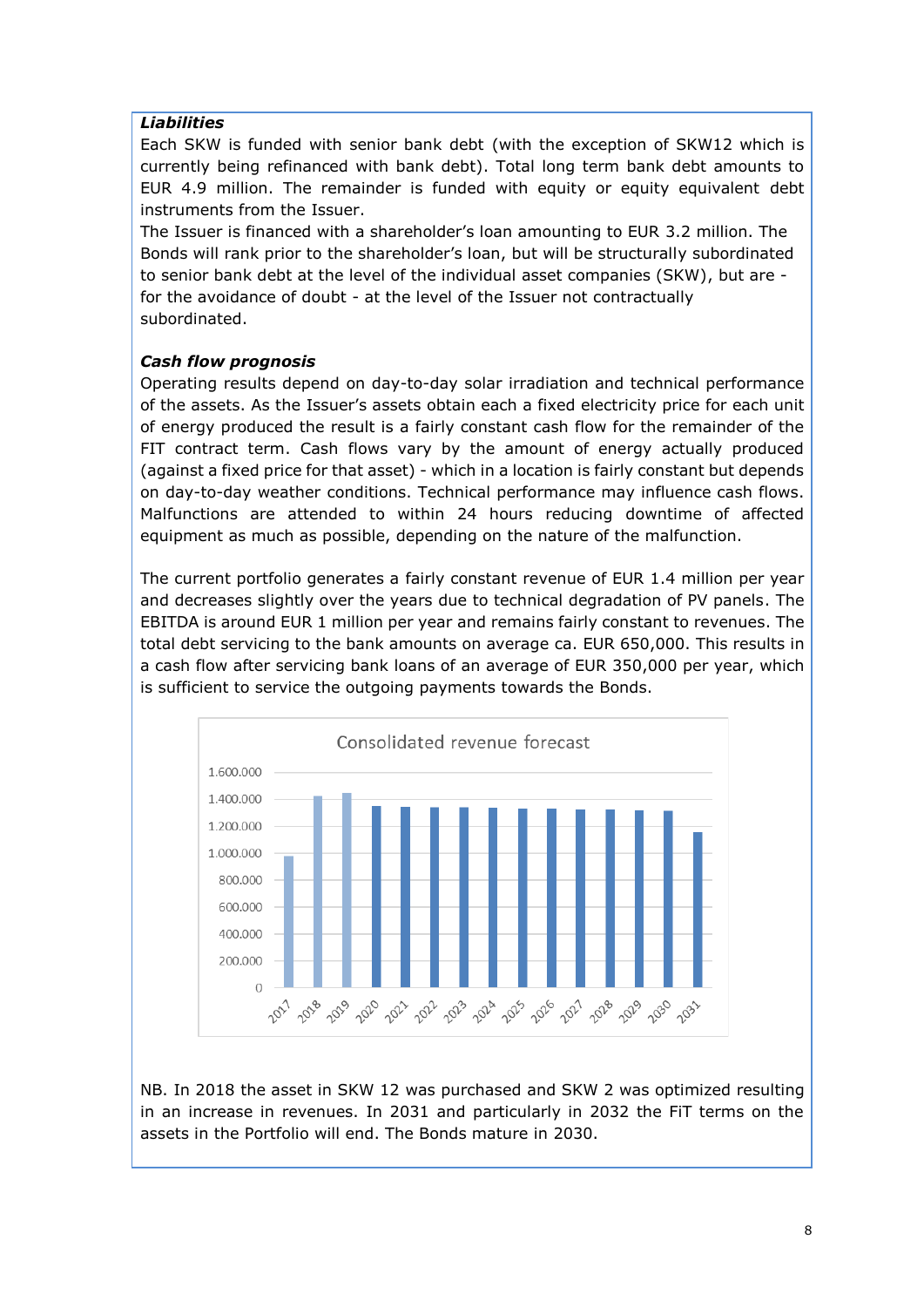The image below shows the current cash flow prognosis of the Issuer. After the bank loans are repaid in total in the years 2029 and 2030, the corresponding reserve accounts are released which results in an additional cash buffer available for servicing towards the Bonds and hence improves the liquidity of the Issuer.



#### *Growth strategy*

The Issuer's portfolio is fixed. The assets are primarily held for production of energy. However, assets may be sold and proceeds may be used to redeem loans and Bonds or may be reinvested. Nonetheless, structural growth will be realized outside the Issuer's portfolio. Growth strategy and pipeline under development shown here are only for the investor's benefit of assessing FGC's ambitions.

FGC aims to have realized at least an additional 200 MWp of capacity to its solar power stations portfolio by 2023. To accomplish this growth, the company may acquire, directly or indirectly, solar power stations. The pipeline of prospective projects, to be held in FGC Investments 2 GmbH, is currently comprised of six solar power stations, both in fields and on rooftops, with a total installed peak capacity of ca. 100 MWp of solar energy to be realized in 2020 and 2021 as part of the 2023 goal of 200 MWp – which can roughly provide enough energy for 65.000 households. All solar power stations Solarkraftwerk, or SKWs, are based in Germany. The pipeline may vary over time as new projects may be added to the development portfolio, others may be accelerated or decelerated, and some projects may be abandoned.

FGC also may acquire solar power stations with co-investors under certain coinvestment arrangements. Particular interest is taken in acquiring underperforming existing assets, investing, implementing adequate operational and maintenance systems and repowering, performance of these solar power stations can be improved.

#### *Recent developments*

- The Issuer has acquired a new solar power station "SKW12". It is anticipated that a bank loan will be contracted shortly under a Facility Agreement with DKB Bank to refinance part of the acquisition price and therewith the current investor loan. The current investor loan will amortize in total and the Issuer's shareholder loan will increase.
- Recently, the owner of the building where SKW1 is situated on the rooftop - has entered into discussions to sell the building. The realization thereof is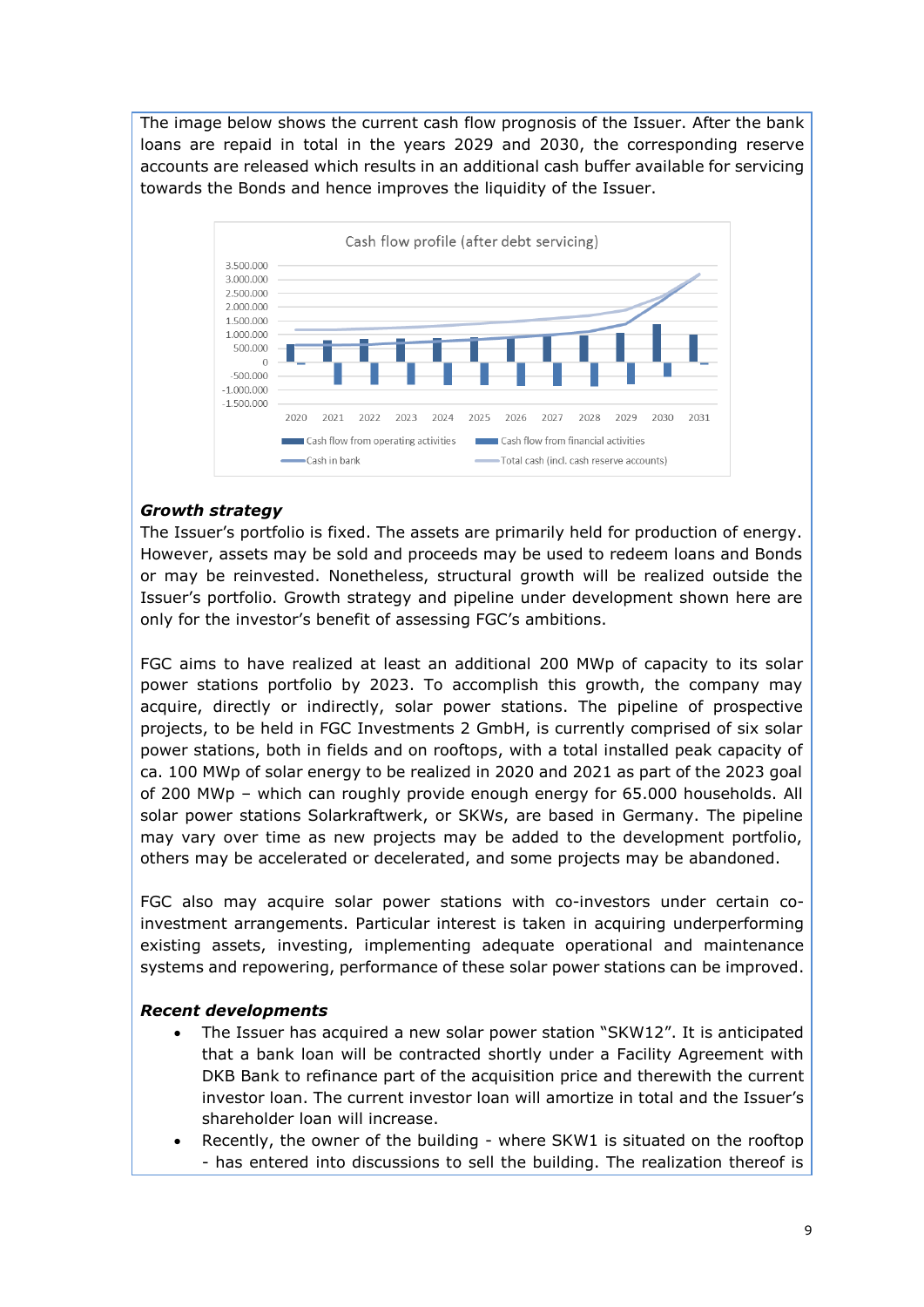currently unknown, but it is anticipated that a possible sale of the building will result in a buyout of the Issuer. This will entail the removal and relocation of the PV installation to a new rooftop location, while maintaining the current feed-in tariffs for the remaining term. Pending the relocation issuer may decide to i) swap SKW1 for a similar PV installation, or ii) prepay part of the bonds proportionate to the decrease of income and maintain sufficient debt servicing capacity.

#### *Additional information about risks*

This section specifies the risk related to ongoing activities and Bond listing of the Issuer. The following summary contains additional information about risk factors associated with an investment in the Bonds. It is not intended to be complete and it is subject to important limitations and exceptions.

#### **Main risk related to the Issuer**

Investors are exposed to certain risk related to the Issuer's business. Such risk occurring may affect the Issuer's financial results and ability to fulfil its financial obligations:

- **Seasonality risk:** The Issuer may be exposed to a lower than expected volume of revenue generation produced by the solar power stations. Actual revenue will depend on short-term (hourly, daily, monthly and seasonal variations) and long-term fluctuations in weather as this impacts the volume of electricity produced by solar power stations. Solar power stations are subject to natural elements, carry electrical charges, and are exposed to solar irradiation, which produces solar electricity and associated heat that may cause the components to become altered and less able to capture irradiation effectively. If such risks materialize, lower generation could have an adverse effect on the value of the Portfolio, the Issuer's financial condition, results of operations and financial prospects, with a consequential adverse effect on the ability of the Issuer to pay interest and/or to repay the principal to the Bondholders;
- **Performance risk:** The solar power stations may encounter operational difficulties that cause them to perform at a lower level than expected and therefore earn less revenue. Although solar power stations have few moving parts and operate, generally, over long periods with minimal maintenance, there is a risk of equipment failure due to wear and tear, design error or operator error with respect to each solar power station. If such risks materialize, operational problems could have an adverse effect on the value of the Portfolio, the Issuer's financial condition, results of operations and prospects, with a consequential adverse effect on the ability of the Issuer to pay interest and/or to repay the principal to the Bondholders;
- **Concentration risk:** The Issuer's investments may be adversely affected by changes to the functioning of the German (renewable) energy markets. The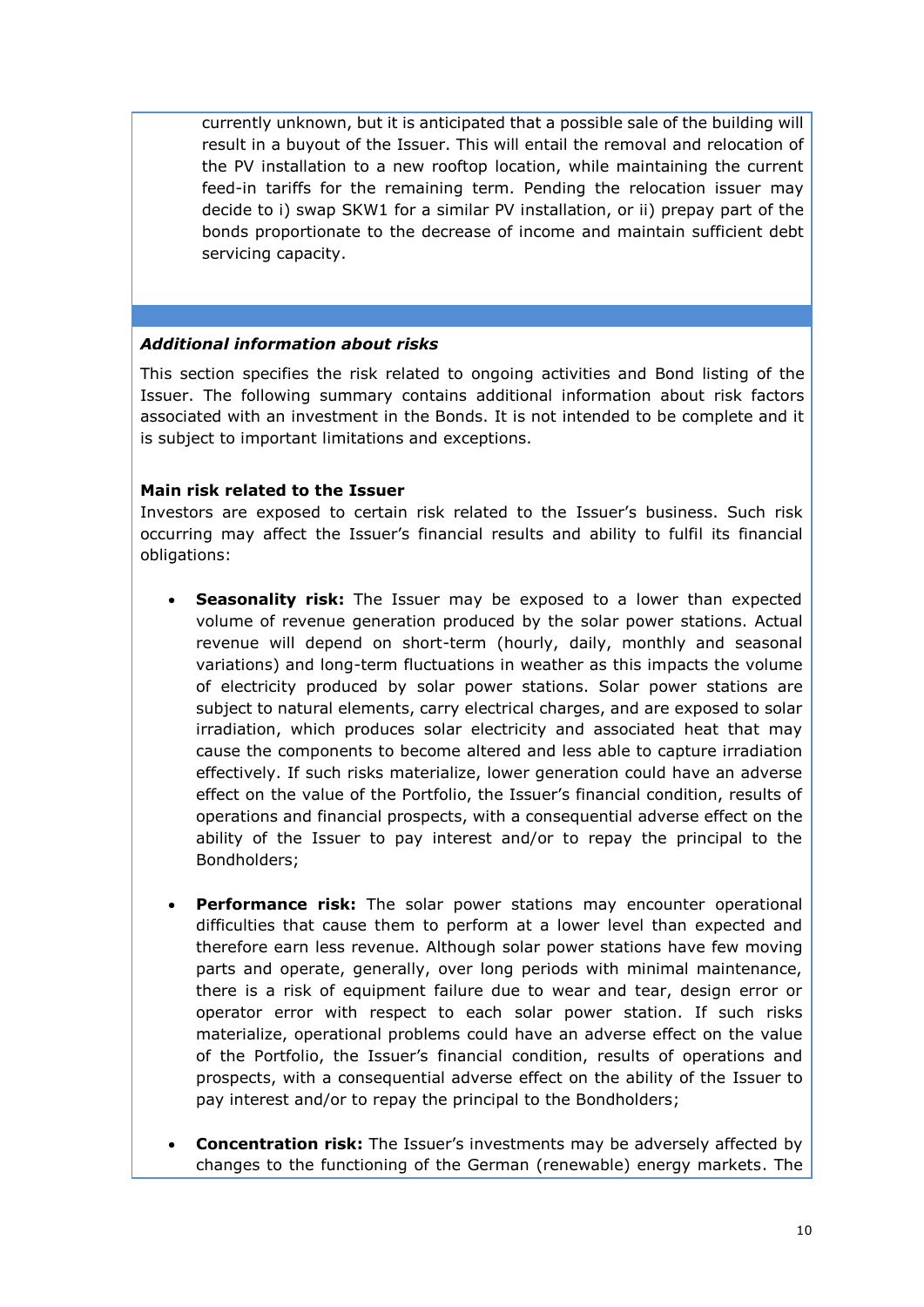Issuer's investments are concentrated in the solar sector of the German renewable energy industry. The Issuer's returns may be adversely affected by macroeconomic underperformance of or legislative changes to the energy industry. If such risks materialize, an adverse effect may be amplified by the virtue of concentration of the Portfolio and could have an adverse effect on the value of the Portfolio, the Issuer's financial condition, results of operations and prospects, with a consequential adverse effect on the ability of the Issuer to pay interest and/or to repay the principal to the Bondholders;

- **Counterparty risk:** Counterparty risk on clients and suppliers may have an adverse effect on Issuer's results of operations and financial condition. The Issuer may incur a loss if a counterparty does not honour its obligations under the relevant contract, which could have an adverse impact on the development, construction, or operation of the projects and financial condition of the Issuer. The Issuer does not produce and/or develop solar PV panels and therefore relies on third party service providers for maintenance of the projects. A failure or default of third-party service providers would lead to possible malfunctions of the solar power stations and may have an adverse outcome on the performance of the Issuer. A single maintenance contractor may be appointed to manage multiple solar power stations increasing the Issuer's exposure to the risk of incurring significant losses due the contractor defaulting on its obligations under the contract or being declared insolvent. If such risks materialize, the failure or default of the third-party has an adverse effect on the value of the Portfolio, the Issuer's financial condition, results of operations and prospects, with a consequential adverse effect on the ability of the Issuer to pay interest and/or to repay the principal to the Bondholders;
- **Legislation and regulation risk:** The Issuer invests in solar power stations that are remunerated by government support schemes. Governmental authorities have considerable discretion in implementing regulations that could impact the renewable energy market, and because solar power stations provide basic, everyday services and face limited competition, governments may be influenced by political considerations and may make decisions that adversely affect the Issuer's investments. The Issuer has to comply with the applicable legislation on permits, grid connections, safety, data protection and other laws and regulations. The Issuer may incur additional costs to ensure that it operates its business within applicable laws and regulations, and any failure to comply with such laws and regulations may lead to fines, penalties or claims, injunctions which may lead to disruptions of the Issuer's business, or harm the Issuer's reputation. If such risks materialize, these governmental decisions have an adverse effect on the value of the Portfolio, the Issuer's financial condition, results of operations and prospects, with a consequential adverse effect on the ability of the Issuer to pay interest and/or to repay the principal to the Bondholders;
- **Environmental risk:** The solar power stations may suffer from events such as storms, hurricanes, earthquakes, fire, and other such disasters in any form. As a result the solar power stations may be damaged, destroyed, removed from service or suffer other operational losses, which may not be compensated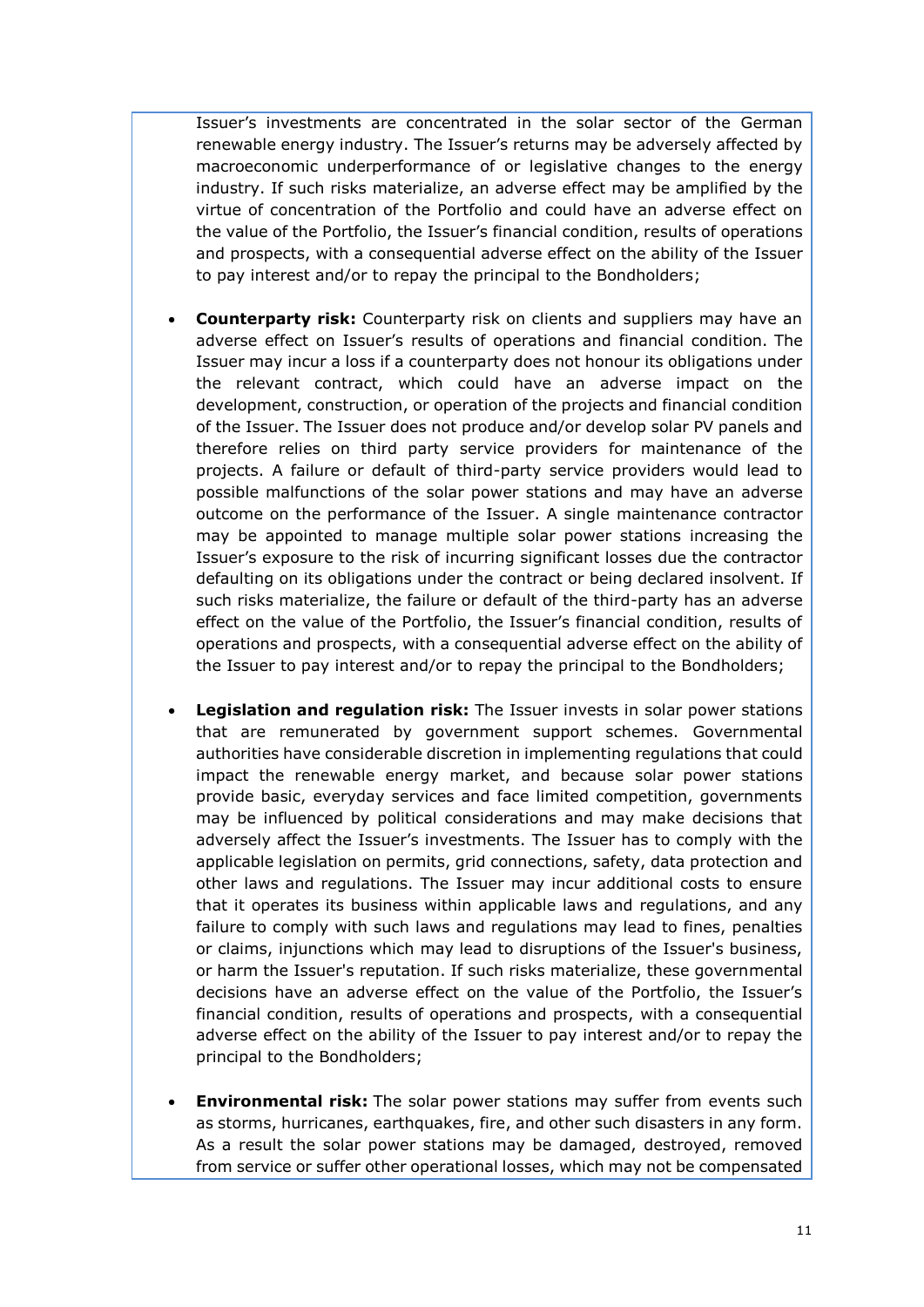for by insurance (including any warranties and indemnities insurance obtained by the Issuer in connection with the acquisition), either fully or at all. There are certain types of losses that may be uninsurable or are not economically insurable. Inflation, environmental or regulatory considerations and other factors might also result in insurance proceeds being unavailable or insufficient to cover all losses suffered by the Issuer in connection with its solar power stations. Should an uninsured loss or a loss in excess of insured limits occur, the Issuer may lose capital invested in the affected solar power stations as well as anticipated future revenue from those solar power stations. In addition, the Issuer could be liable to counterparties for any losses they may have suffered in connection with those solar power stations. If such risks materialize, these events could have an adverse effect on the value of the Portfolio, the Issuer's financial condition, results of operations and prospects, with a consequential adverse effect on the ability of the Issuer to pay interest and/or to repay the principal to the Bondholders.

 **Risk of financial leverage:** The level of debt as measured by gearing refers to the relationship, or ratio, of the Issuer's debt-to-equity and will generally be employed at the level of the relevant SPVs or at the level of any intermediate wholly owned subsidiary of the Issuer, but may also be employed at the level of the Issuer. Debt-to-equity ratio measures the amount of debt a company has compared to its shareholder equity. Relative low equity values are customary, and even negative equity values are not uncommon for solar projects in Germany. Relative high levels of debt against the assets are customary to finance the construction of the solar projects. Moreover, the depreciation scheme on solar power stations is larger than the amortization on the bank loans that are typically used in Germany. As amortization on bank loans accelerate over time, equity ratios decrease accordingly. While such leverage presents opportunities for increasing total returns, it can also have the opposite effect of increasing losses or risk of default on debt servicing obligations. This could have an adverse effect on the value of the Portfolio, the Issuer's financial condition, results of operations and prospects, with a consequential adverse effect on the ability of the Issuer to pay interest and/or to repay the principal to the Bondholders.

#### **Risks Relating to the Investment in the Bonds**

Investors are exposed to certain risk related to the Bonds and the financial markets. Such risk occurring may affect the value of the investment and the income thereof:

- **Risk of non-payment of the interest due on the Bonds**: There is a risk that the Issuer will (temporarily) not be able to pay the interest on the Bonds as it becomes due. The risk to investors is that in such case their interest payments could be delayed. In a more severe scenario the risk to investors is that the Issuer will not be able to pay the interest at all in which case the return of investment of bondholders will be (severely) reduced;
- **Risk of non-redemption of the Principal Amount:** There is a risk to investors that the Issuer will not be able to redeem the Bonds during or at maturity. In such a case, the Issuer is not able to repay all or part of the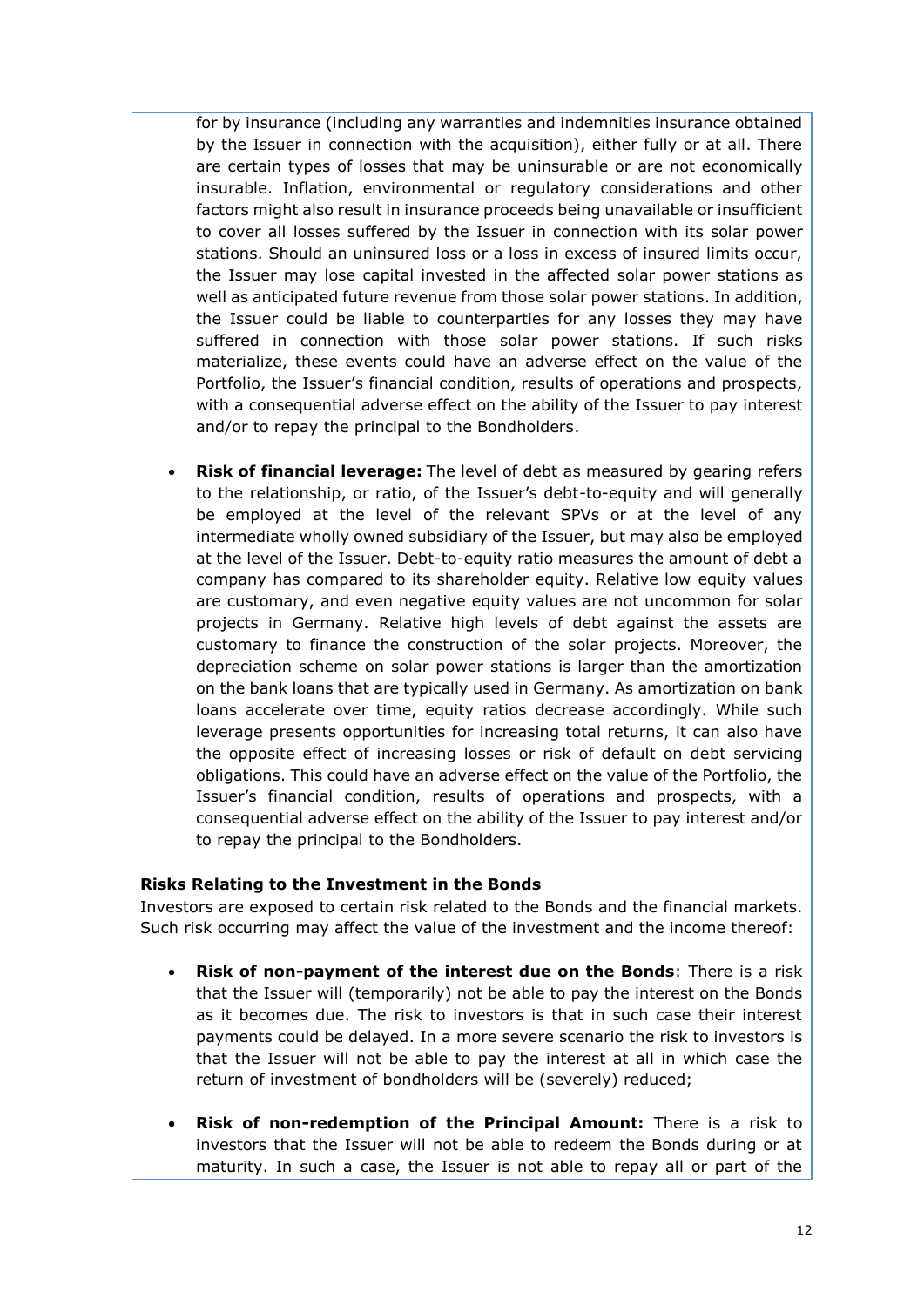principal amount to the bondholders. As a result, part of or all of the investment by the investor in the Bonds could be lost;

- **Ranking of payments**: The Bonds will be junior unsecured, and are therefore raking behind all other creditors (outside the shareholder's loan). This means that in the case of bankruptcy all additional occurring costs and all outstanding repayments to creditors will rank higher than the investors of the Bonds, until all costs and repayments to creditors have been met. This means that the investors in the Bonds may obtain a lower interest yield or even lose all their money. The Bonds will be junior unsecured because the assets of the underlying SPVs are pledged to the Bank. See for further information on security interests *Further information about the financial situation of the Issuer - Collateral*. Hence, although there is no senior ranking debt in the Issuer, the Bonds are de facto structurally subordinated to senior secured debt at the level of the assets (in the SKWs).
- **Risk of limited tradability:** The Bonds may have a limited tradability. The Bonds may not be able to be sold at a desired moment. The Bonds can be transferred separately or in multiples to a third party. The risk to investors is that they may not be able to sell Bonds in their possession at a moment they wish to do so, possibly not at the desired or at any price. As a result, it is possible that investors may have to wait until the moment of redemption to redeem the principal amount related to their investment in the Bonds;
- **Market value:** Investment in the Bonds involves a risk that if market interest rates change, it might adversely affect the value of the Bonds. The risk to investors is that in case market rates change (whilst at the same time risk perception of the Bonds does not significantly improve), this could negatively affect the market value of the Bonds (whilst it will not change the redemption value of the Bonds at maturity);
- **Risk of early redemption**: The Issuer may call back or redeem the Bonds before maturity. This usually happens when interest rates go down because that means the Issuer can issue bonds or refinance at lower coupon to reduce interest costs. If a Bond is redeemed early, the investor may not be able to obtain the expected return or will have to re-invest the proceeds and yields on other bonds in the market, possibly at less favourable terms.

#### *Additional information about the use of the proceeds*

The total proceeds of the offer will amount to a maximum of EUR 2,000,000. The minimum proceeds of the offer will amount to EUR 600,000. At the minimum threshold of EUR 600,000, the Issuer may at its discretion issue and list the Bonds prior to the target issue date.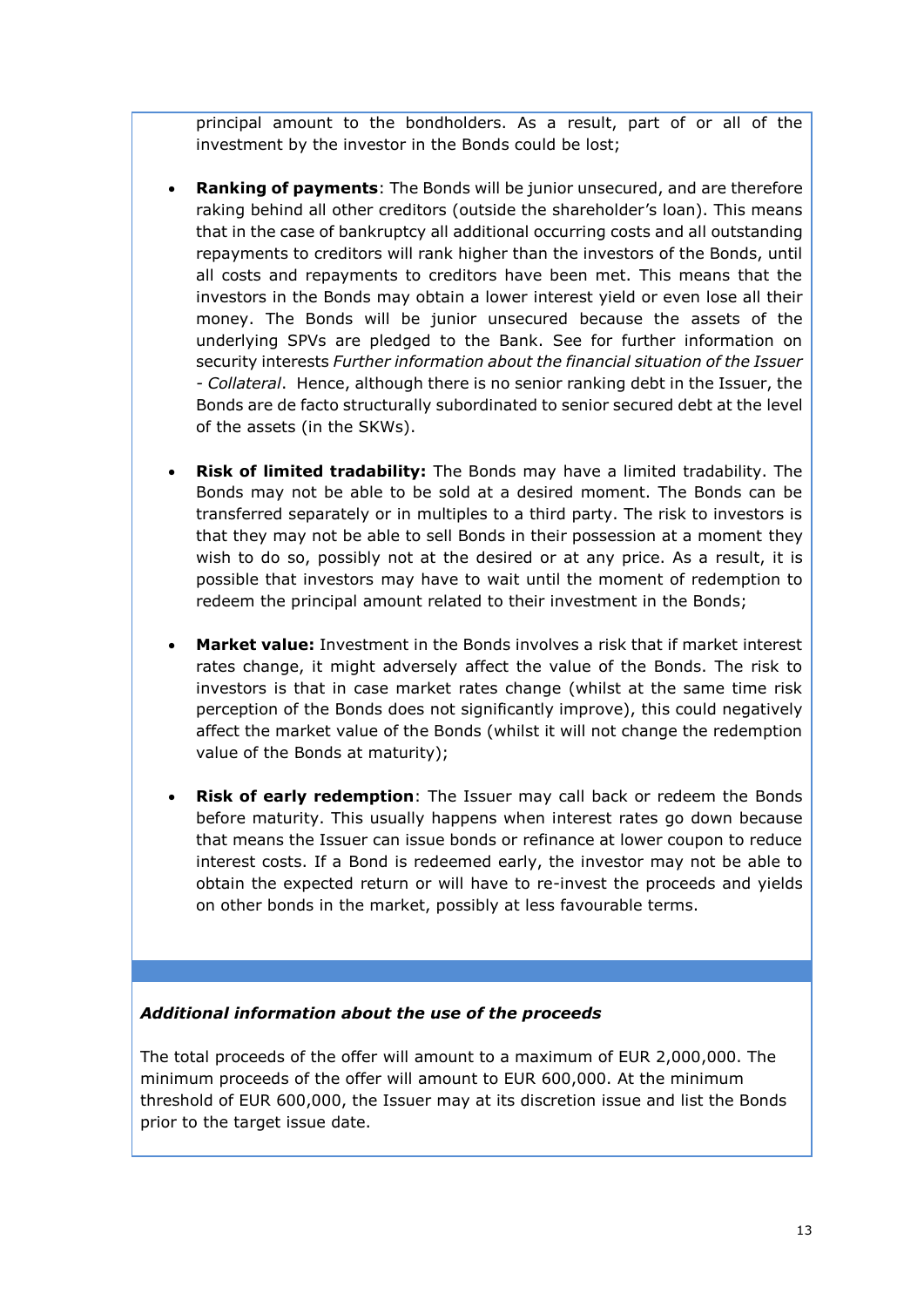The Issuer shall use the proceeds, less costs and expenses incurred in connection with the issue, for refinancing a part of its own capital employed to be used in further development of subsequent solar power stations and refinance certain investor loans at the level of the asset companies (SKW). The Issuer will have flexibility in applying the net proceeds from the offering and may change the allocation of these proceeds as a result of certain contingencies. Bondholders will have no direct influence on decisions regarding the application of the net proceeds from the offering.

Depending on the final issue volume, the uses and sources of cash will look as follows:

| <b>Uses of Cash</b>                         |         | Sources of Cash                            |           |
|---------------------------------------------|---------|--------------------------------------------|-----------|
| Amortization of investor loans              |         | 930,000 Proceeds of Junior Solar Bond 2020 | 2.000.000 |
| Reinvestment in new portfolio               | 880.000 |                                            |           |
| Costs and expenses in connection with Issue | 190.000 |                                            |           |
| Total uses of cash                          |         | 2.000.000 Total sources of cash            | 2.000.000 |

The Issuer can decide at any time during the subscription period to change the number of Bonds of this particular Issue from the minimum up to the maximum amount of the Bonds issue as set forth in this Information Memorandum and/or shorten or extend the subscription period. In such a case the date of issue and the maturity date will be extended with the same number of days. Any decision to amend the aforementioned terms of the Issue will be communicated immediately via the website of Nxchange and any such notification will prevail over the information set out in the applicable Final Terms.

From the gross proceeds the following amounts are expected to be deducted as coverage for costs associated with the issue: the initial listing fees, costs for the Advisor, costs for the raising of the capital, costs for the Second Party Opinion of rfu (issuer sustainability rating), legal, tax and accounting, and initial trustee costs (Stichting Obligatiehoudersbelangen). The total costs will amount to around EUR 190.000.

The proceeds of the Bond issue are sufficient for the use of the proceeds mentioned above.

#### **Additional information about the return**

The return will be paid out in the form of interest.

The return is a **net return**. Servicing cost (*beheerskosten*) for the Bonds (otherwise payable by the bondholders) will be paid by the Issuer. This does not include the subscription fee to Nxchange (*deelnamekosten*), the transaction costs (*transactiekosten*) associated with buying, selling and trading of the Bonds in the secondary market, or transfers of Bonds to securities accounts held by bondholders at brokers, banks or asset managers (*uitleveringskosten*) which will be borne by bondholders.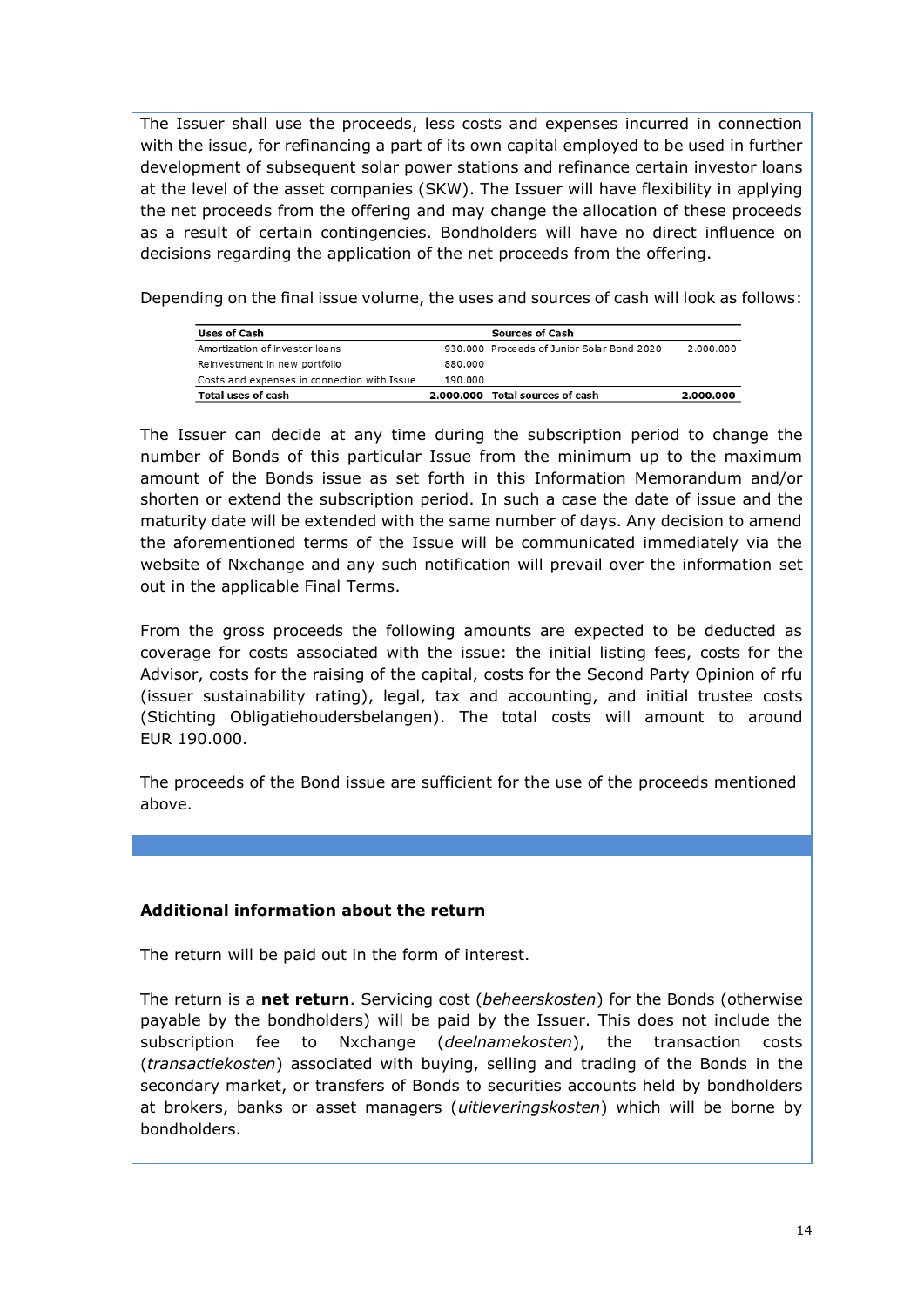The interest amounts to 5.50% per annum over the outstanding principal amount. The investor receives the monthly equivalent of the annual coupon every month in arrears.

The Bonds will amortize linear over the period of 10 years until the final maturity date, amortization will be paid monthly in arrears.

The bondholder will have the right to request the Issuer to redeem or, at the Issuer's option, to procure the purchase of all or part of its Bonds at their outstanding principal amount together with any accrued and unpaid interest if First Green Capital Holding ceases to own and control more than 50% of the share capital and votes in the Issuer.

The Issuer will have the right to redeem all or part of the Bonds at their outstanding principal amount together with any accrued and unpaid interest on or after the date falling directly after the issue date up to and including the date falling 35 months after the issue date for 102.0% of the outstanding principal amount, and on or after 36 months after the issue date up to and including the date falling 59 months after the issue date for 101.0% of the outstanding principal amount, and on or after the date 60 months after the issue date, but not including the final maturity date, for 100.5% of the outstanding principal amount.

The Issuer furthermore has the right to redeem outstanding Bonds in full upon the concurrence of a (withholding) tax event. If the Issuer would on the occasion of the next payment in respect of the Bonds be prevented by law or regulation from making payment to the Bondholders of the full amount (withholding tax) then the Issuer may, at its option, at any time, redeem all of the Bonds then outstanding at 100% of their outstanding principal amount together with any accrued and unpaid interest. If an opinion has been delivered to the Issuer, stating that by reason of a change in law, regulation or the interpretation thereof the tax regime or treatment of any payments under the Bonds is modified the Issuer may, at its option, at any time redeem all of the Bonds then outstanding at 100% of their outstanding principal amount together with any accrued and unpaid interest.

The terms of the Bonds will contain a negative pledge provision, excluding permitted security interests against Issuer's assets in connection with contracting bank loans at the level of the assets (SKWs). The terms of the Bonds will furthermore contain certain restrictions on making any substantial change to the nature of the business if this has a material adverse effect.

The application of the proceeds of the Bonds as such does not produce any income, although it reduces costs of financing of the Issuer. However, and according to the Issuer's projections, the Issuer will have sufficient cash flow to pay interest on the Bonds on the first interest payment date.

Next to the investors, there are no other persons who receive income from the investment (other than those which are included under 'costs').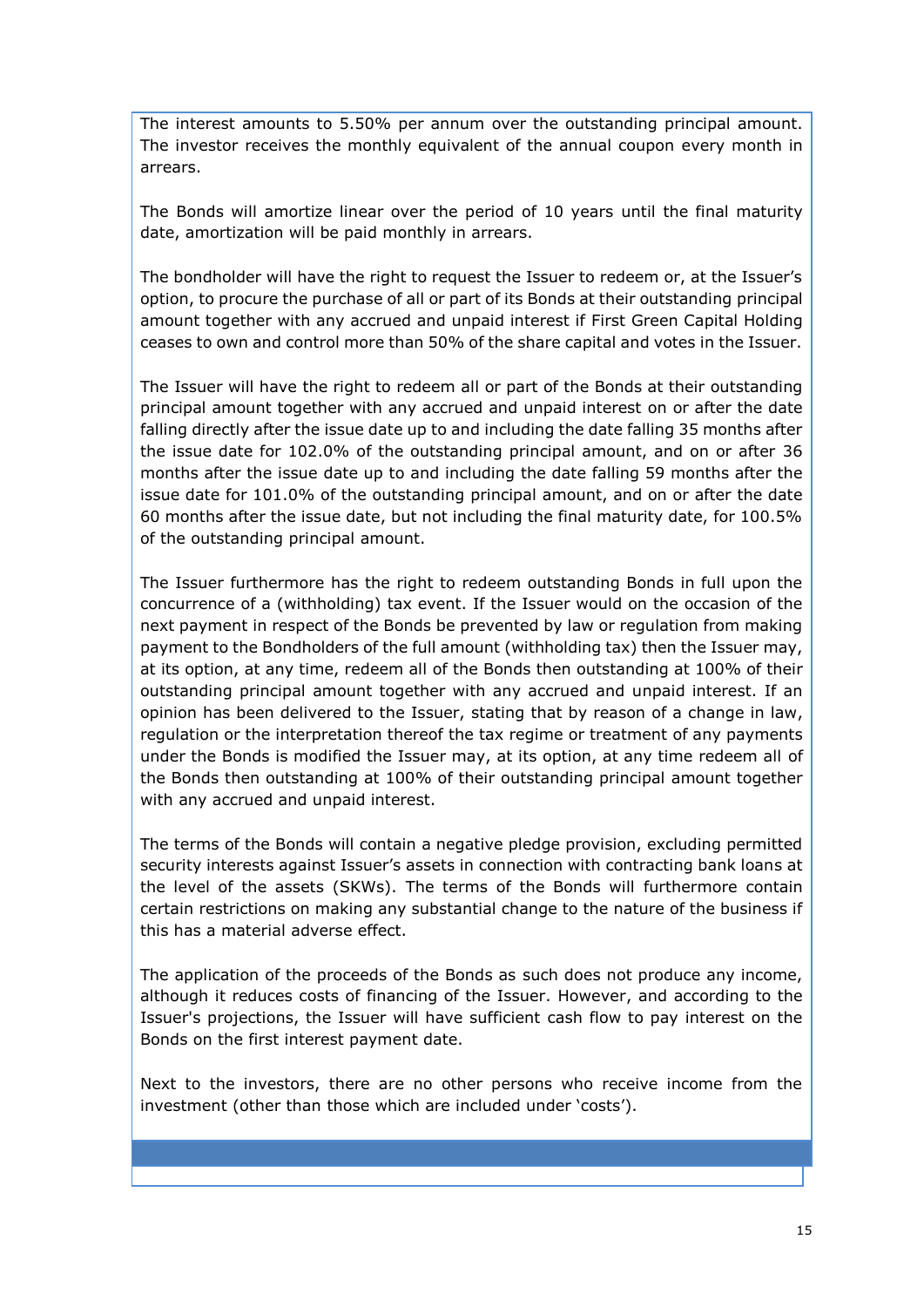# *Further information about the financial situation of the Issuer*

The Issuer is active since **04-05-2011**. The following financial information is the most recent available information.

### *Balance sheet*

The date of this information is **31-12-2019.**

The equity and equity equivalent debt instruments amount to € **592.212** and consist of: a negative equity value of € **2.58 million** and a shareholder's loan of € **3.17 million**. This shareholder loan includes the principal amount including accrued interest. It is anticipated that this interest will continue to accrue. Consolidated Issuer equity is negative due to the amortization regimes applied to solar power plants under German accounting rules. This negative equity in the Issuer is customary for solar projects in Germany and is offset by a shareholder's loan. German accounting rules do not recognize a difference between commercial and fiscal accounting. Accounting rules are fiscally driven.

- Paid in capital:  $\epsilon$  16.175
- Deficit/Surplus: € -2.583.841
- Shareholder loan: € 3.176.054

The debt amounts to € **6.988.007** and consists of:

- Senior secured bank loans: € 4.906.705
- Other long term debt:  $\epsilon$  2.006.517

Working capital amounts to € **76.480** and consists of:

#### *Current assets*

- Cash, cash reserve accounts and accruals: € 521.344, of which € 492.591 in locked-in cash (reserve accounts)
- Other current assets: 411.987

*Current liabilities*

- Accounts payable: € 74.783
- Provisions: € 289.477

Short-term liabilities are covered by short-term liquid assets.

The equity (and equity equivalent)/long term debt ratio is ca. **[8/92]**. After the issuance of the Bonds this ratio is ca. **[-2/102].** The depreciation on assets is larger than the amortization on the bank loans. This results in relative low book equity values. This is customary for solar projects in Germany. The negative value in the ratio is therefore the further effect of the partial redemption on the shareholder's loan with part of the proceeds of the Bonds. The ratio recovers fairly quickly as the amortization on the bank loans accelerates.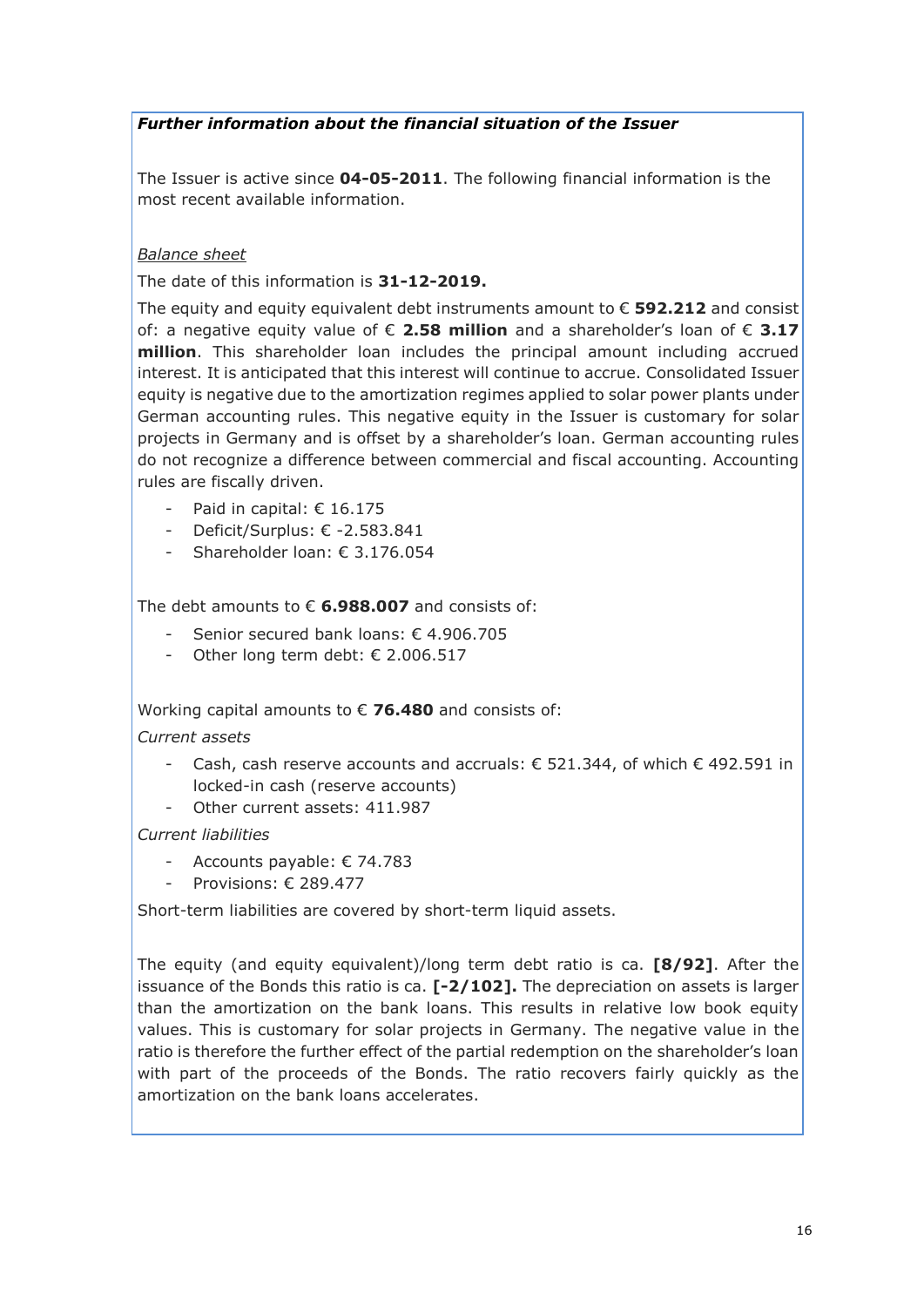

#### *Senior bank loans*

- SKW1: outstanding amount ca EUR1.2 million , final repayment date 30-06-2029
- SKW2: outstanding amount ca EUR2.9 million, final repayment date 30-06-2030
- SKW5: outstanding amount ca EUR337,000, final repayment date 30-09-2031
- SKW6: outstanding amount ca EUR375,000 , final repayment date 31-12-2030
- SKW12: anticipated amount ca EUR1.3 million, anticipated final repayment date 31-12-2030

#### *Collateral and rank*

The Issuer has not provided any collateral or guarantees in connection with the Bonds. The Bonds are junior unsecured. For the avoidance of doubt, there is no senior ranking debt in the Issuer, but the Bonds are de facto structurally subordinated to senior secured debt at the level of the assets (in the individual SKWs), but – for the avoidance of doubt - not contractually subordinated to any debt at the level of the Issuer. However, the shareholder loan with its accrued interest will rank behind the Bondholders. Payments to Bondholders have therefore precedence over payments to shareholders. Green Solar BV confirmed that the shareholder loans given by it will rank behind the Bondholders. Payments to Bondholders have therefore precedence over payments to shareholders. Moreover, the Issuer confirms that it will hold existing cash reserves accounts of no less than EUR 730.000 and that payments to shareholder loans are only allowed if the DSCR is no less than 1,05.

All senior secured debt are bank loans which are secured with first priority security interests in the specific assets held by each SKW. SKW 1, 2, 5 and 6 are financed by the Berliner Volksbank (hereafter "BVB"), who holds the security rights against the assets of these SKWs. SKW12 is anticipated to being refinanced with DKB bank (hereafter "DKB") who will receive a first priority security right against the assets in SKW12. The security rights per SKW that have been / will be secured by the banks are the respective PV solar installations and the (separate) bank accounts that hold the debt service reserves, and a pledge on the receivables (the feed-in tariffs) resulting from the business activities in the SKWs.

*Profit and Loss account*